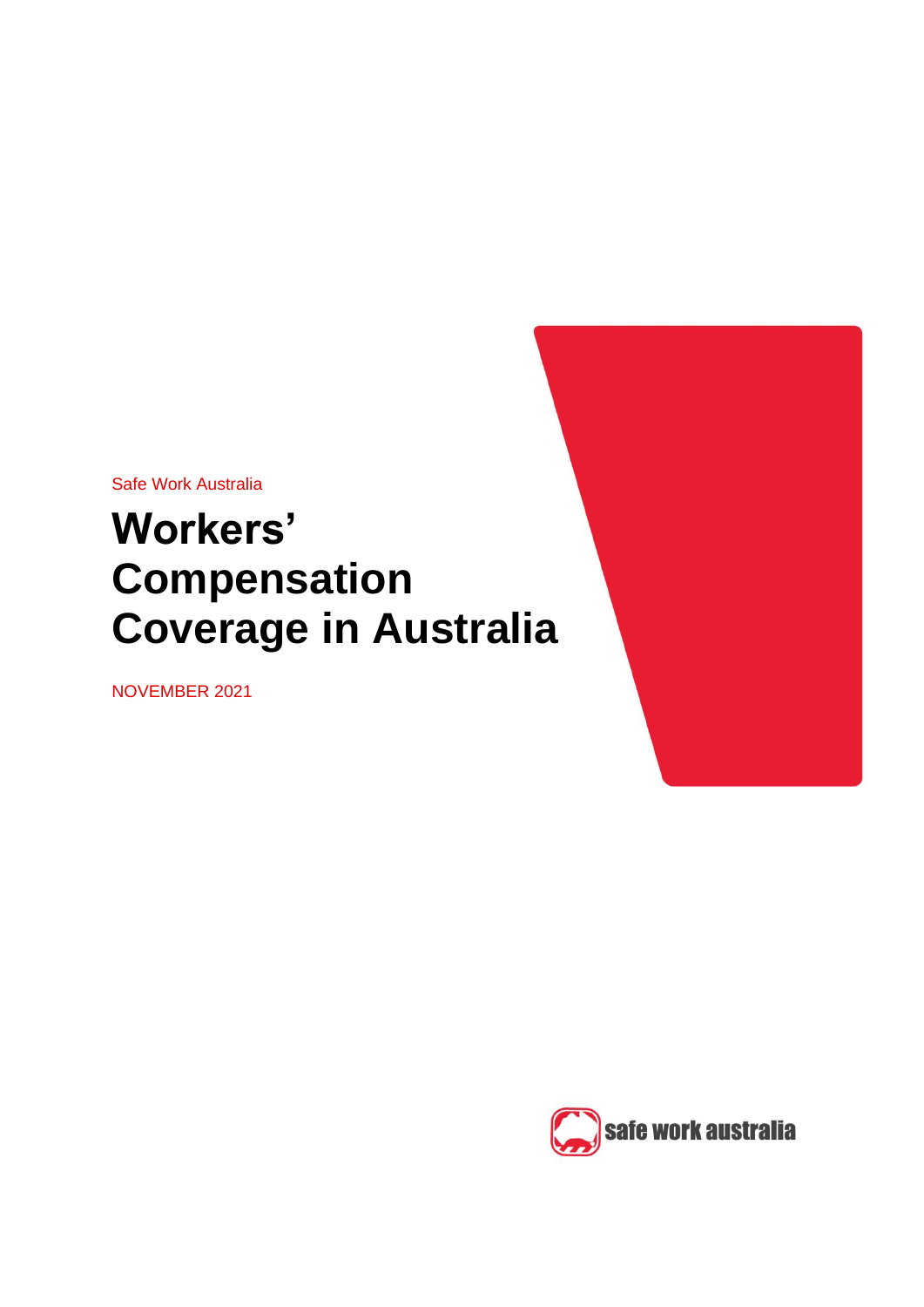#### **Disclaimer**

Safe Work Australia is an Australian Government statutory agency established in 2009. Safe Work Australia includes Members from the Commonwealth, and each state and territory, Members representing the interests of workers and Members representing the interests of employers.

Safe Work Australia works with the Commonwealth, state and territory governments to improve work health and safety and workers' compensation arrangements. Safe Work Australia is a national policy body, not a regulator of work health and safety. The Commonwealth, states and territories have responsibility for regulating and enforcing work health and safety laws in their jurisdiction.

ISBN 978-1-76114-176-8 (Online PDF)

ISBN 978-1-76114-756-2 (Online DOCX)

#### **Creative Commons**

With the exception of the Safe Work Australia logo, this copyright work is licensed under a Creative Commons Attribution 4.0 International licence. To view a copy of this licence, visit creativecommons.org/licenses In essence, you are free to copy, communicate and adapt the work, even commercially, as long as you attribute the work to Safe Work Australia and abide by the other licence terms.

#### **Contact information**

Safe Work Australia [| mailto:info@swa.gov.au](mailto:info@swa.gov.au) | [www.swa.gov.au](http://swa.hosts.application.enet/business-support/Communication/Documents/www.swa.gov.au)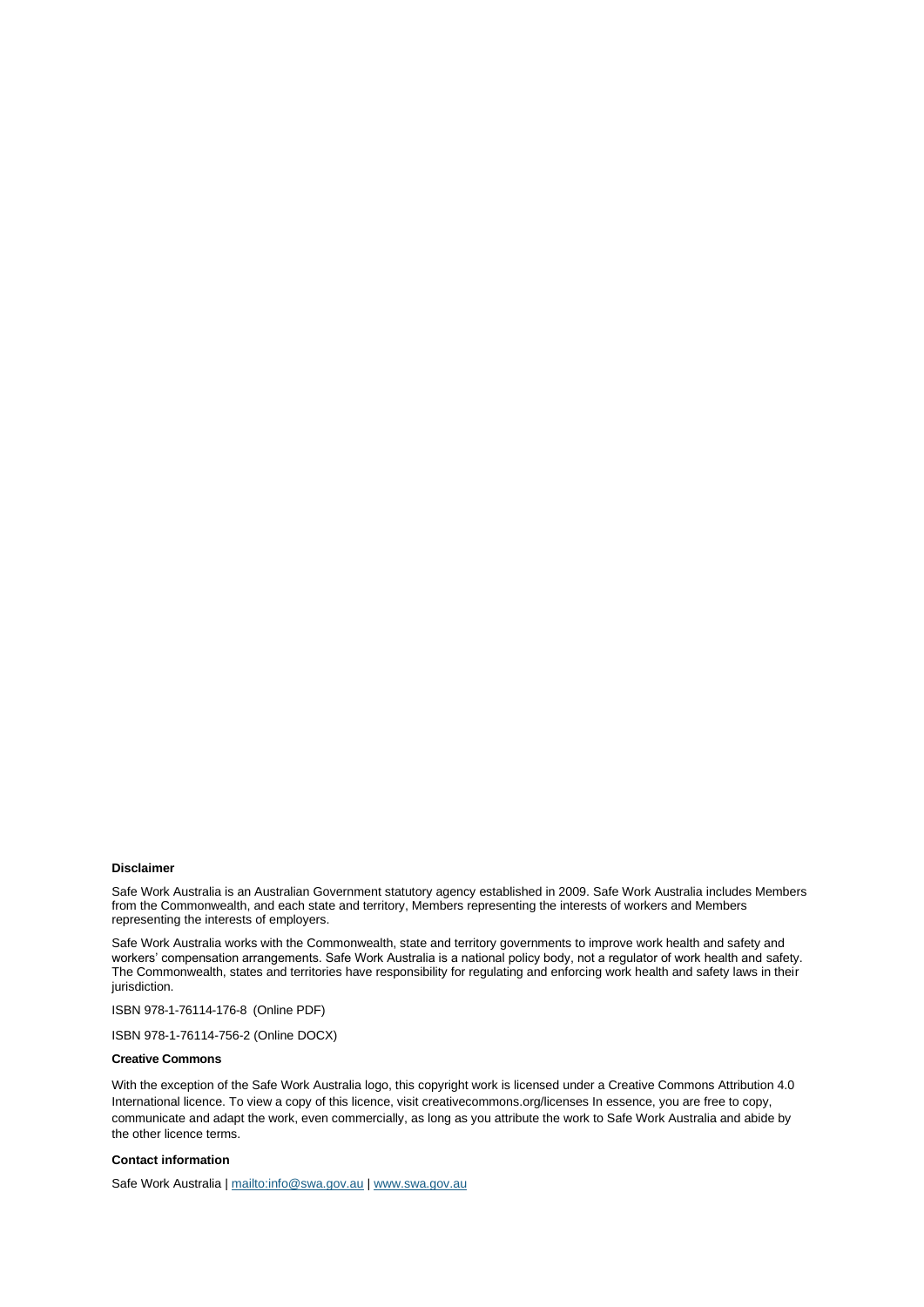# <span id="page-2-0"></span>Contents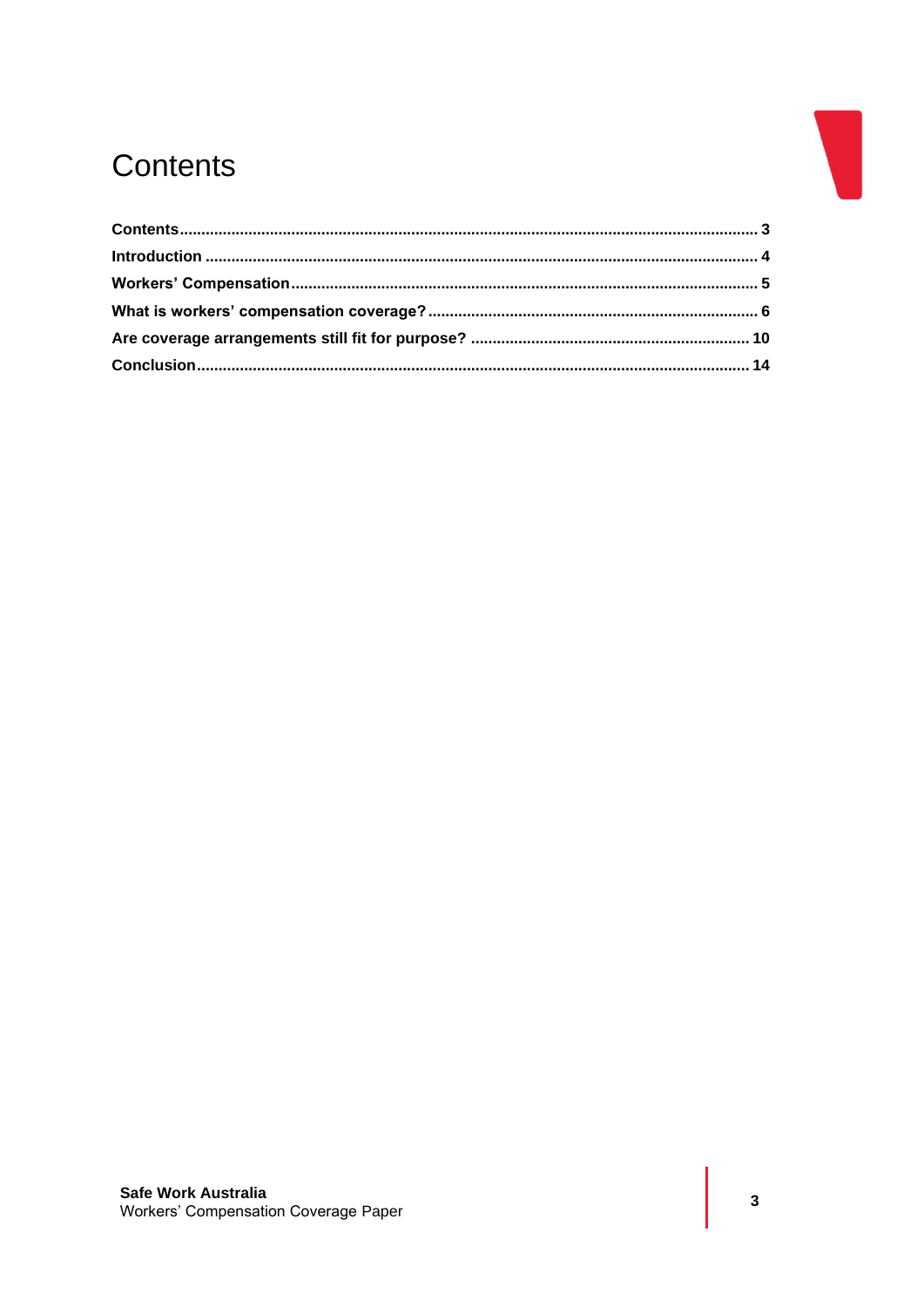# <span id="page-3-0"></span>Introduction



- 1. Workers' compensation schemes have historically been designed as a form of safety net for workers that are injured in a workplace where they are subject to the control or direction of an employer. The concept of 'coverage' is fundamental to the operation of all workers' compensation schemes within Australia. Coverage defines the eligibility of a worker to make a claim under a workers' compensation scheme. It also establishes employers' obligations to obtain workers' compensation insurance. Clearly defined coverage rules are essential for creating certainty for both employers and workers.
- 2. It's undeniable that the way we work is changing, with increasing ability to work remotely and the development of online labour markets. The engagement of workers on demand by digital platforms is transforming the way many traditional business models operate. Existing arrangements of providing and regulating workers' compensation may become less and less workable over the coming 20 years.<sup>1</sup> Identifying whether a worker is covered by workers' compensation schemes in Australia is becoming more complex with the disruption of traditional business models.
- 3. This shift in traditional work models raises the issue of whether current workers' compensation coverage arrangements are still fit for purpose. To provide certainty and confidence when performing work, workers need to know whether they are covered by workers' compensation insurance, or if they will need to take out another form of insurance such as personal injury insurance. Likewise, businesses need to know whether they are considered employers for the purposes of workers' compensation, given all employers are legally required to have workers' compensation insurance for their employees in Australia. Lack of clarity around workers' compensation coverage, can increase the cost of premiums and the administrative burden of managing those claims.
- 4. The aim of this paper is to discuss existing workers' compensation coverage arrangements and explore whether they are keeping pace with societal developments and expectations. The gig economy and agriculture industry are explored in more detail to demonstrate the impact of existing coverage arrangements on workers in vulnerable industries. However, we note that other types of independent contractors, sole traders and other new forms of employment may also fall outside existing workers' compensation coverage arrangements.
- 5. It is acknowledged that several other reviews and inquiries have, or are currently considering the issues raised in this paper, <sup>2</sup> including the Strategic Issues Group on Workers' Compensation (SIG-Workers' Compensation) definitions temporary advisory group established by Safe Work Australia to undertake work from 2010 to 2013. This paper is drafted against that background and intends to further contribute to and build upon that existing knowledge.
- 6. This paper uses both the term *employee* and *worker*. The term *employee* is used when refering to a common law employee while the term *worker* is used more generally to refer to people that are working for an employer (and captures those defined as employees or deemed employees under workers' compensation laws).

*<sup>1</sup>* Safe Work Australia, Data 61 and CSIRO, (2018) *[Workplace Safety Futures,](https://data61.csiro.au/en/Our-Research/Our-Work/Future-Cities/Planning-sustainable-infrastructure/WorkplaceSafety)* accessed 9 November 2021

<sup>2</sup> See, Productivity Commission (2004*) [National Workers' Compensation and Occupational Health and Safety Frameworks,](https://www.pc.gov.au/inquiries/completed/workers-compensation/report)  [Productivity Commission Inquiry Report](https://www.pc.gov.au/inquiries/completed/workers-compensation/report)* accessed 9 November 2021, Safe Work Australia, *Th[e National Workers' Compensation](http://civilforensicpsychiatry.com.au/wp-content/uploads/2013/04/NationalWorkersCompensationActionPlan2010_2013.pdf)  [Act Plan 2010-13](http://civilforensicpsychiatry.com.au/wp-content/uploads/2013/04/NationalWorkersCompensationActionPlan2010_2013.pdf)* accessed 9 November 2021, Senate Education and Employment Committees (2017), *[Corporate Avoidance of](https://www.aph.gov.au/Parliamentary_Business/Committees/Senate/Education_and_Employment/AvoidanceofFairWork)  [the Fair Work Act ,](https://www.aph.gov.au/Parliamentary_Business/Committees/Senate/Education_and_Employment/AvoidanceofFairWork)* Chapter 8, The gig economy: hyper flexibility or sham contracting?, accessed 9 November 2021*,* Victorian Government,(2020) *[Inquiry into the On-Demand Workforce report,](https://engage.vic.gov.au/inquiry-on-demand-workforce)* accessed 9 November 2021, Parliament of Australia (2020) [Select Committee on Job Security,](https://www.aph.gov.au/Parliamentary_Business/Committees/Senate/Job_Security/JobSecurity) accessed 9 November 2021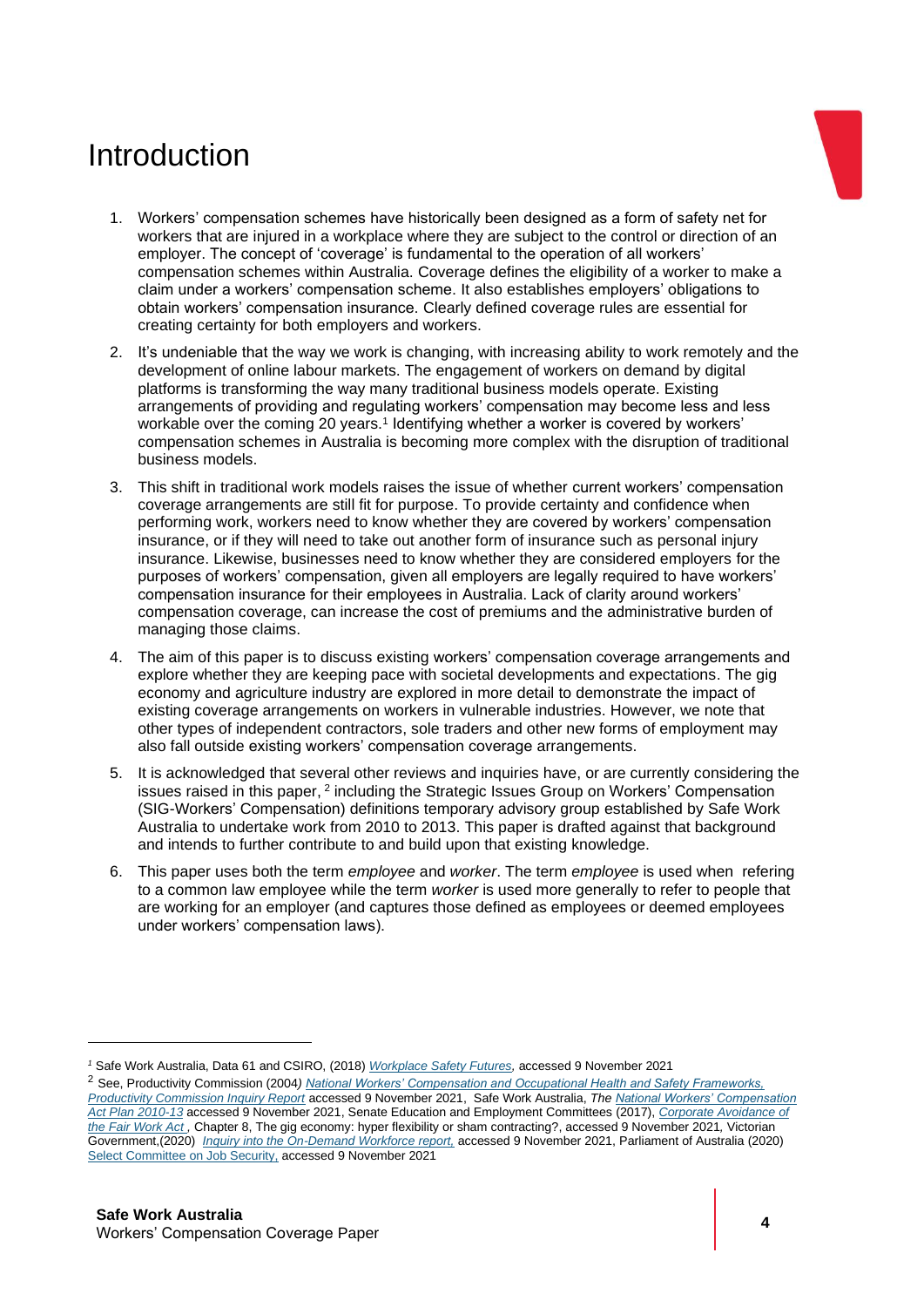# <span id="page-4-0"></span>Workers' Compensation

### **What is workers' compensation?**

- 7. Workers' compensation is a safety net which provides financial compensation, rehabilitation and support with return to work for injured in the course of their employment.
- 8. There are 11 main workers' compensation schemes operating in Australia: one for each state and territory, and three Commonwealth schemes. Each scheme is established by its own legislation which sets out coverage, eligibility criteria, entitlements and obligations.
- 9. Employers in each jurisdiction are required to take out workers' compensation insurance to cover themselves and their employees. This type of insurance is funded through employer contributions to cover scheme liabilities.

#### **Historical context for workers' compensation coverage in Australia**

- 10. Prior to the introduction of workers' compensation laws in Australia, workers injured in the course of their employment were confined to the limited remedies available under common law. Under common law, injured workers needed to prove that their employer had been negligent to obtain compensation for a work related injury.
- 11. The catalyst for the development of workers' compensation laws in Australia in the early  $20<sup>th</sup>$ century was the industrial revolution. It created large scale use of machinery and increased work related injuries and death.
- 12. Early workers' compensation legislation in Australia provided no fault liability removing the common law obligation for employees to estiablish that the employer was negligent. Coverage by the early workers' compensation laws in Australia was focused on working men engaged in dangerous employment to provide monetary compensation for families in the event the main income earner had serious or fatal injuries that arose out of and in the course of employment.
- 13. Coverage was eventually expanded to male workers in all industries not just high risk industries. However, up until the 1970s, women were not seriously considered when developing workers' compensation policies, despite many working class women being engaged in paid and often dangerous forms of employment.
- 14. Workers' compensation laws continued to develop throughout the 20<sup>th</sup> century reflecting societal and political changes, such as the increase in women's participation in the workforce and the union and labour movements. The iterative reform process for workers' compensation schemes in Australia has reflected the prevailing societal and political views of the day.
- 15. Historically, workers' compensation laws were based around providing a safety net for workers injured in work environments in which they had limited control or autonomy. This means workers with more autonomy and control, such as independent contractors or sole traders, were not covered by workers' compensation. The origins of workers' compensation laws are still reflected in the coverage arrangements for current legislation, with the continued exclusion of most independent contractors from coverage.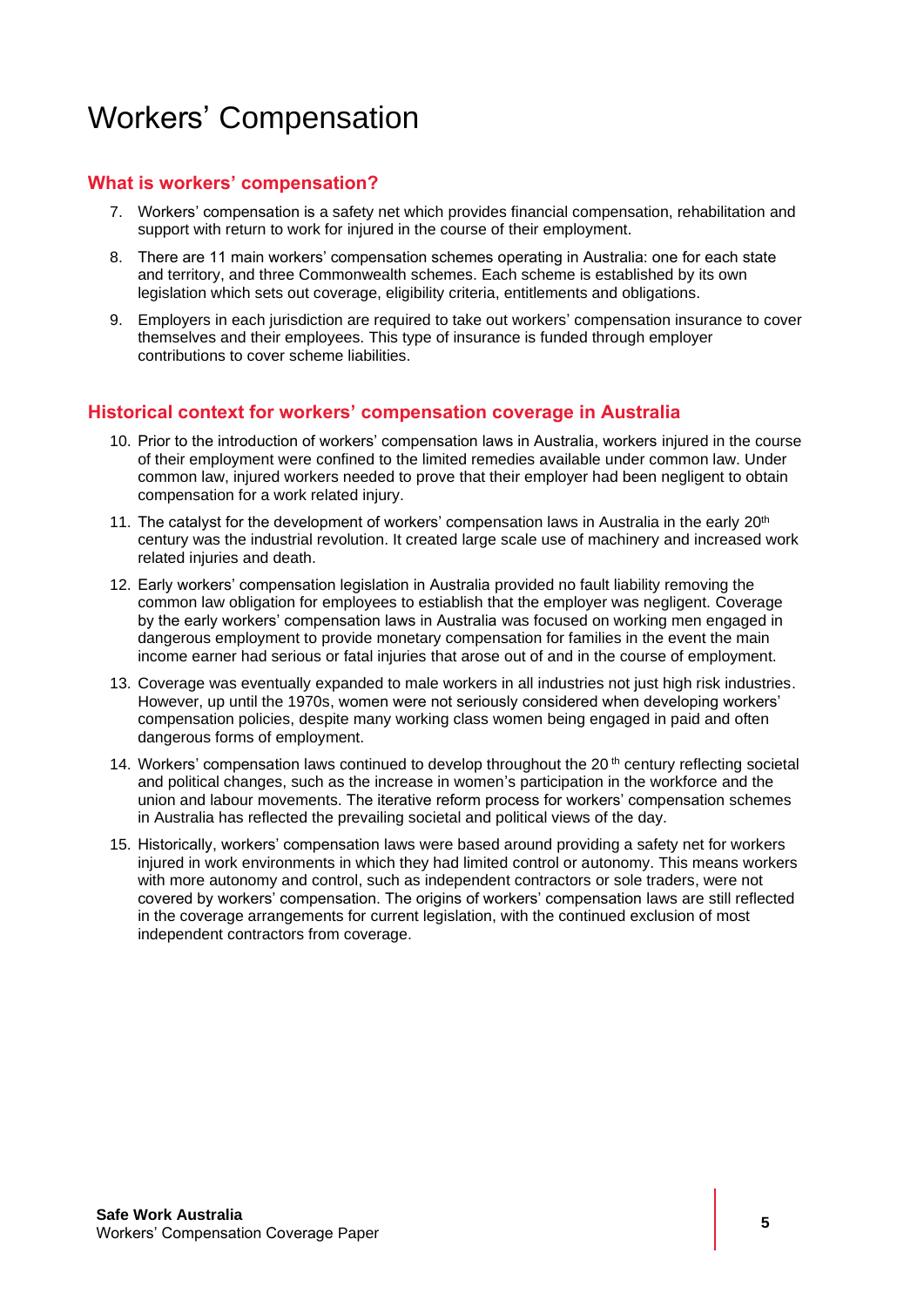# <span id="page-5-0"></span>What is workers' compensation coverage?



- 16. The use of the term 'coverage' in the workers' compensation context differs to that of other forms of insurance, where coverage often refers to the monetary limits or the agreed scope of a policy. Coverage in this context is concerned with the eligibility to make a claim a under a workers' compensation scheme. Generally, workers' compensation schemes in Australia will consider three core criteria to determine whether a worker is able to claim workers' compensation for a particular injury or illness:
	- a. The claimant must be be covered as a worker or deemed worker, as defined by the relevant scheme (**coverage**)
	- b. They must have suffered an injury or illness (or death) which is compensable, and
	- c. There must be the requisite connection between injury or illness and the claimant's employment (work relatedness).<sup>3</sup>
- 17. Whether a worker is covered by workers' compensation will depend on the rules of the particular workers' compensation scheme in their jurisdiction.

### **Who is covered?**

18. Workers' compensation schemes in Australia cover workers that meet the schemes legislative definition of *worker* or *deemed worker*. Genuine independent contractors and sole traders are generally not covered by workers' compensation and must make their own income protection insurance arrangements.

#### **Definition of worker**

19. While there is no consistent definition of *worker* in Australian workers' compensation schemes, most schemes will consider whether a person is engaged through a contract of service or is an employee for the purposes of assessment of PAYG tax to determine if they are a worker. Table 3.1a of Safe Work Australia's Comparison of workers' compensation arrangements in Australia and New Zealand 2019 summarises the definition of worker by jurisdiction, noting that some schemes use the term 'employee' and some use the term 'worker' and all schemes have slightly different definitions of those terms.<sup>4</sup>

#### **Definition of deemed worker**

20. Schemes also vary in relation to the categories of workers considered to be *deemed workers* under the relevant workers' compensation scheme. Table 3.2 of Safe Work Australia's Comparison of workers' compensation arrangements in Australia and New Zealand 2019 summarises the definition of deemed worker by jurisdiction, noting all

*<sup>3</sup>* Productivity Commission (2004) *[National Workers' Compensation and Occupational Health and Safety Frameworks,](https://www.pc.gov.au/inquiries/completed/workers-compensation/report)  [Productivity Commission Inquiry Report](https://www.pc.gov.au/inquiries/completed/workers-compensation/report)* accessed 9 November 2021

*<sup>4</sup>* Safe Work Australia (2019) Table *3.1[a, Comparison of workers' compensation arrangements in Australia and New](https://www.safeworkaustralia.gov.au/system/files/documents/2001/comparison-report-2019.pdf)  [Zealand 2019,](https://www.safeworkaustralia.gov.au/system/files/documents/2001/comparison-report-2019.pdf)*accessed 9 November 2021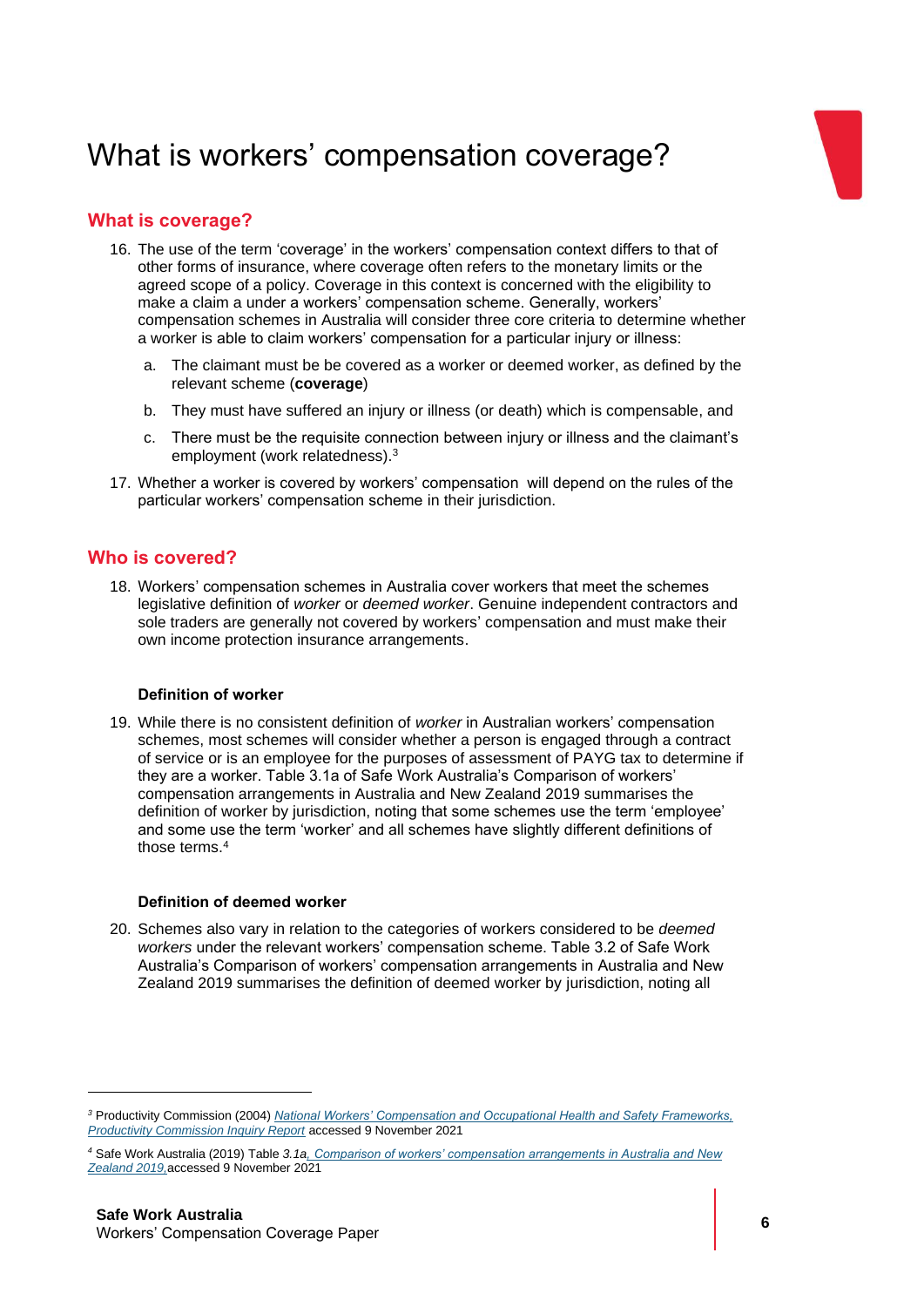schemes have slightly different definitions.<sup>5</sup> Certain types of contractors are covered as a deemed worker in some jurisdictions.

#### **Who is not covered?**

- 21. Independent contractors and sole traders are generally not covered by workers' compensation schemes and must make their own income protection insurance arrangements. They are generally engaged under a contract for services and are considered to be as running their own business and working under commercial, not employment contracts. Plumbers, freelance workers and many other types of workers are often considered independent contractors and not covered by workers' compensation schemes.
- 22. Existing workers' compensation systems prevent sole traders or independent contractors from opting into workers' compensation insurance arrangements. This is due to the current definitions of worker and challenges with covering costs associated with these types of workers. Current schemes charge an employer premiums to cover costs of insurer their workers, cost recovery arrangements are not taken from an individual worker.

#### **Definition of independent contractor**

- 23. To determine whether a worker is an independent contractor, workers' compensation schemes generally apply the well-known multi-factor test adopted by Australian courts. The multi-factor test involves an assessment and balance of the following range of factors against each other.
	- Does the worker have control over whether to take on work?
	- Can the worker choose their own work hours?
	- Does the worker need to provide their own tools and equipment?
	- How is the worker paid income?
	- Is the worker responsible for the cost of fixing any faults or repairing damage?
	- Is the worker required to do the work personally or can you delegate the work to someone else?<sup>6</sup>

Although control remains a significant factor, the High Court has stated:

*'it is the totality of the relationship between the parties which must be considered'. None of the factors, apart from the requirement of personal service, is alone conclusive. Instead, in arriving at a conclusion on the character of a work contract, the court considers the factors holistically.'<sup>7</sup>*

- 24. It follows that to ascertain workers eligibility for workers' compensation coverage, the working arrangement will need to be considered holistically.
- 25. Historically, distinguishing between employees and independent contractors has been a relatively straight forward process. However, the evolution of modern working arrangement such as those associated with gig workers have made the application of the multi-factor test more difficult.

*<sup>5</sup>* Safe Work Australia (2019) *Table 3.[2, Comparison of workers' compensation arrangements in Australia and New](https://www.safeworkaustralia.gov.au/system/files/documents/2001/comparison-report-2019.pdf)  [Zealand 2019](https://www.safeworkaustralia.gov.au/system/files/documents/2001/comparison-report-2019.pdf)* accessed 9 November 2021

*<sup>6</sup>* Stevens v Brodribb Sawmilling Co Pty Ltd *[\[1986\] HCA 1;](http://www.austlii.edu.au/au/cases/cth/HCA/1986/1.html) [\(1986\) 160 CLR 16](http://www5.austlii.edu.au/cgi-bin/LawCite?cit=%281986%29%20160%20CLR%2016) ('*Stevens*');* Hollis v Vabu Pty Ltd *[\[2001\]](http://www.austlii.edu.au/au/cases/cth/HCA/2001/44.html)  [HCA 44;](http://www.austlii.edu.au/au/cases/cth/HCA/2001/44.html) [\(2001\) 207 CLR 21](http://www5.austlii.edu.au/cgi-bin/LawCite?cit=%282001%29%20207%20CLR%2021) ('*Hollis*');* Trifunovski (Appeal) *(n [16\)](http://www5.austlii.edu.au/au/journals/MelbULawRw/2019/2019_2.html#_Ref400048938).*

*<sup>7</sup>* Bomball P (2019) *["Statutory Norms and Common Law Concepts in the Characterisation of Contracts for the](http://www5.austlii.edu.au/au/journals/MelbULawRw/2019/2.html)  [Performance of Work"](http://www5.austlii.edu.au/au/journals/MelbULawRw/2019/2.html)* Melbourne University Law Review, accessed 9 November 2021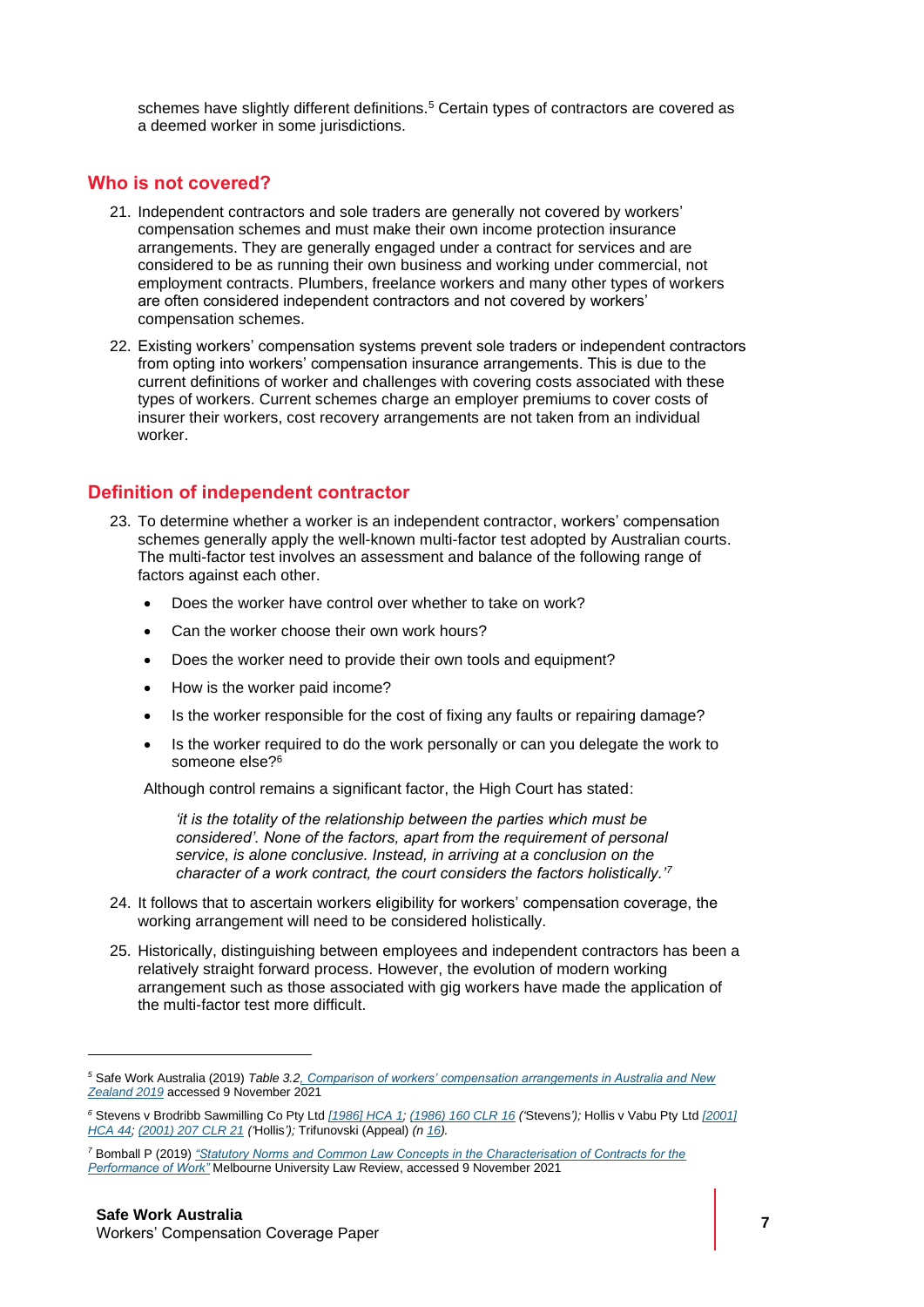26. Coverage arrangements in each jurisdiction have been modified over time, creating inconsistencies and complexities for workplaces. The adoption of new and innovative business models mobilising the workfore through technological platforms, creates an opportunity to re-consider and establish a clearer policy basis for coverage at a national level.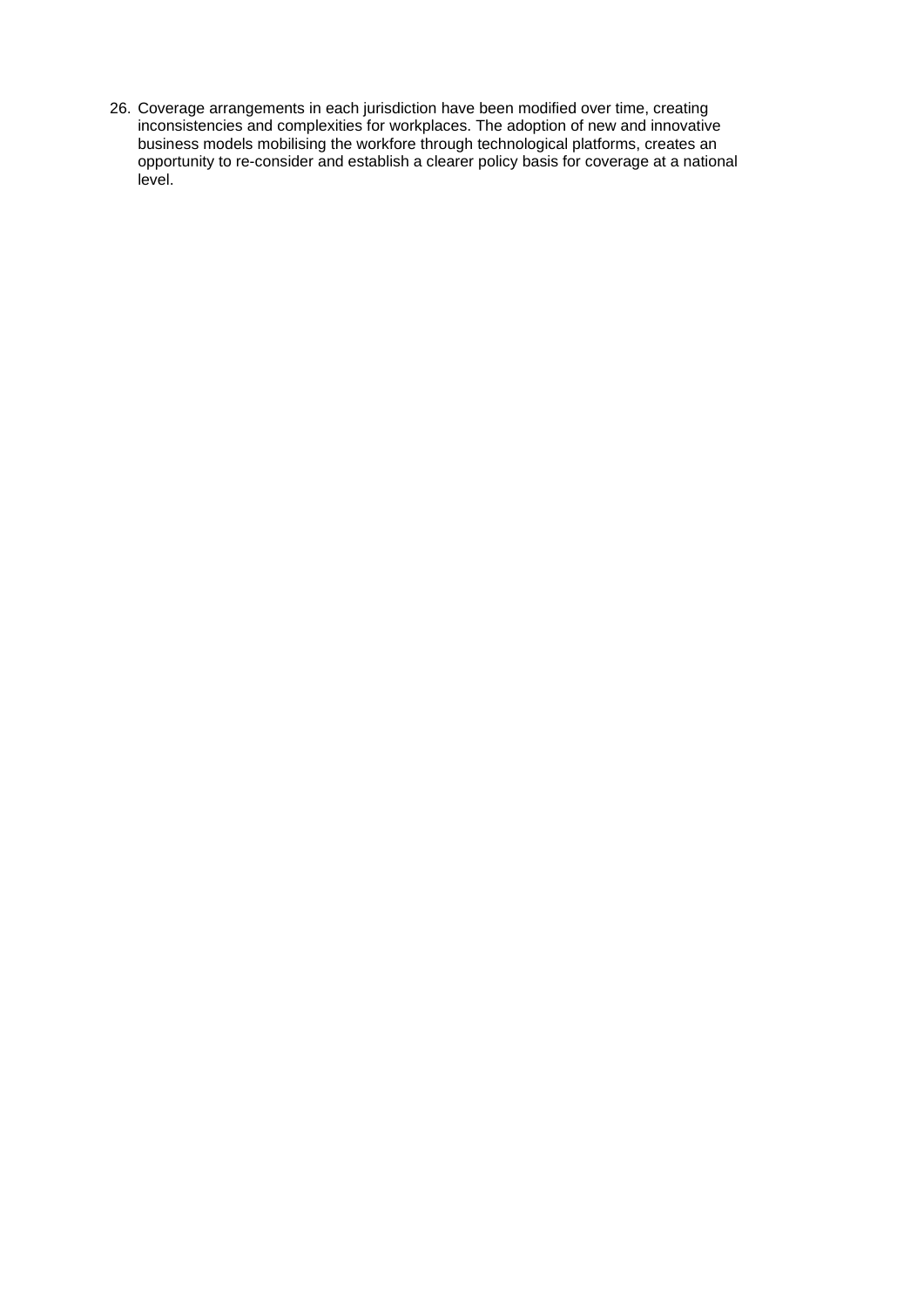### **Deficiencies in alternative insurance arrangements**

- 27. If workers are not covered by workers' compensation insurance they will need to consider other forms of insurance, such as personal accident and illness insurance or income protection insurance. Some business models provide commercial personal injury insurance as part of their employment arrangements, paid for by either the worker or the business entity.
- 28. Personal injury insurance is a form of insurance that pays a financial benefit if a person is injured in an accident. This type of insurance may provide a lump sum payment or a monthly payment to replace income while recovering from the injury. It does not provide rehabilitation expenses or assistance with return to work. Personal injury insurance is generally for a shorter time frame than income protection, which can be up to age 65.
- 29. Alternative insurance arrangements for workers, involve costs that must be borne by the worker either directly or in some cases indirectly (passed on by the business entity). Personal injury insurance arrangements do not incentivse employers to ensure good work health and safety practice in the same manner as workers' compensation insurance, which involves an increase in premiums for businesses if they have an increase in workers' compensation claims.
- 30. Further, alternative insurance arrangements also offer limited assistance for an injured worker with rehabilitation and return to work in comparison to workers' compensation insurance. Additionally these arrangement generally have not been developed for emerging labor markets, casual workers or sole traders and are often cost prohibitive for low income earners.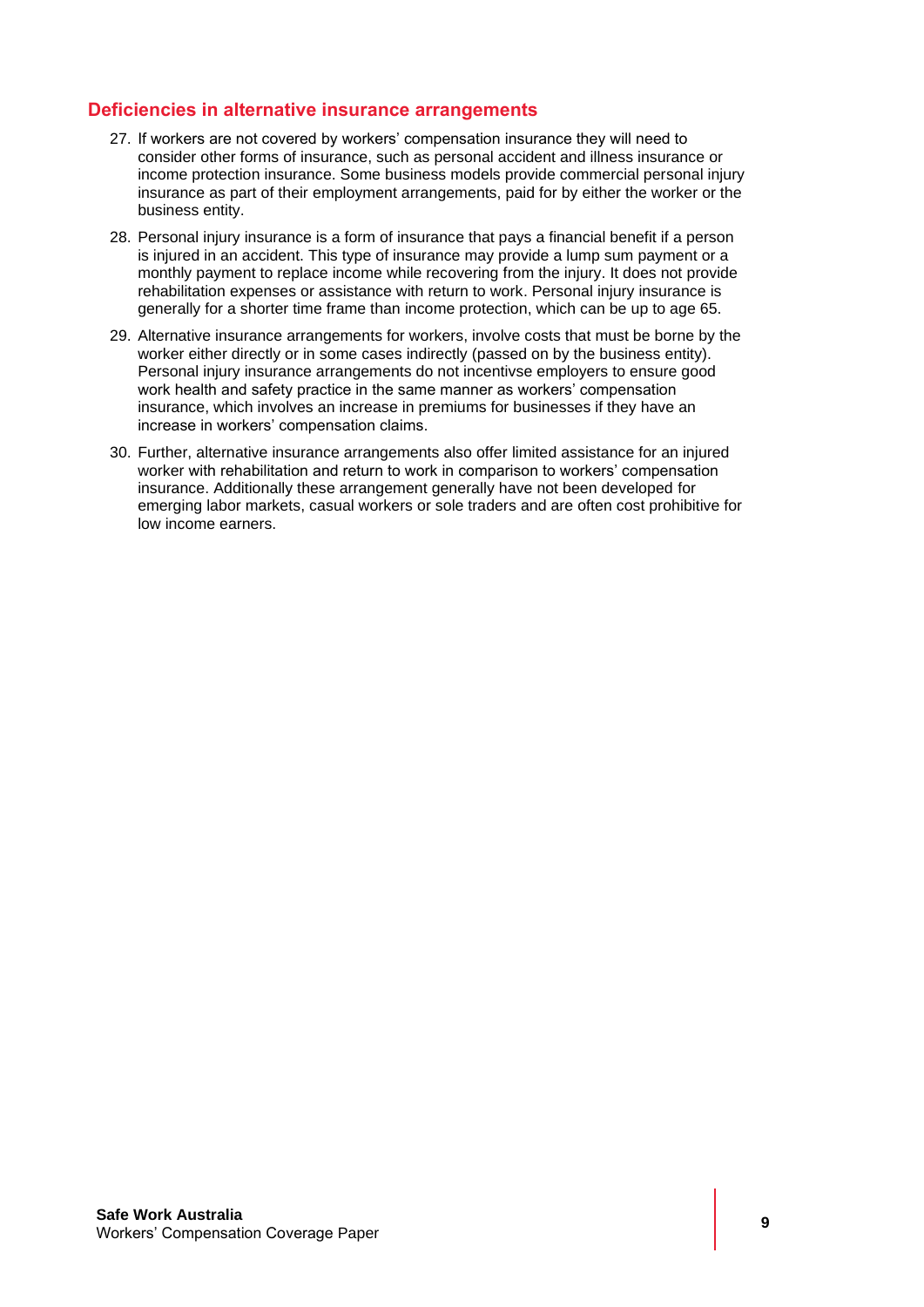# <span id="page-9-0"></span>Are coverage arrangements still fit for purpose?

### **The changing nature of work**

31. Traditional models for work arrangements have changed, work is no longer geographically bounded in the way it once was as notedfamously by Harvey (1989:19) 'workers are unavoidably place-based because 'labor-power has to go home every night.'<sup>8</sup> . New and innovative business models are able to mobilise the workforce through technology platforms, such as the emergence of the gig economy 10 years ago,<sup>9</sup> Current workers' compensation schemes based on the traditional model of employee and employer are going to become increasingly difficult to apply to future work arrangements.

#### **Lack of certainty**

- 32. Ambiguity around coverage may result in an injured worker mistakenly having no form of safety net if they are injured, bearing the full expense of their treatment and recovery, without supplementary income. Inversely, businesses may incur a regulatory response and increase in expenses for the cost of injured workers that are found to be covered by workers' compensation schemes unexpectedly.
- 33. Lack of certainty, while likely to cause the most significant impact for injured workers' and employers, may also create challenges for insurers and regulators. It increases the administrative burden through more time spent determining claims on a case by case basis. It also increases the costs associated with recovery of insurance costs from employers without insurance for eligible injured workers.

#### **Inconsistent entitlements**

- 34. Inconsistent coverage of workers' across workers' compensation schemes in Australia creates particular difficulties for workers' undertaking work across multiple jurisdictions. Despite, cross-border coverage arrangements designed to determine coverage for a particular injury or illness, it creates added complexity and administrative burden for injured workers navigating the workers' compensation system.<sup>10</sup>
- 35. Comcare is currently the only workers' compensation scheme which may enable workers' compensation coverage nationwide to eligible companies through selfinsurance. Eligibility is at the discretion of the Minister for Industrial Relations and to be eligible the company must be in competition with a current or former Commonwealth entity.<sup>11</sup>
- 36. Greater consistency and clarification of coverage for workers across all workers' compensation jurisdictions, would assist those that work across multiple jurisdictions simplifying existing cross-jurisdictional arrangements.

*<sup>8</sup>* Graham M, Hjorth I, Lehdonvirta V (2017) *[Digital labour and development: impacts of global digital labour platforms](file://///agencies.application.enet/SWA_HOME$/JC3858/Documents/Offline%20Records%20(ZZ)/GIG%20Economy/Digital%20labour%20and%20development.pdf)  [and the gig economy on worker livelihoods,](file://///agencies.application.enet/SWA_HOME$/JC3858/Documents/Offline%20Records%20(ZZ)/GIG%20Economy/Digital%20labour%20and%20development.pdf)* University of Oxford, *accessed 28 April 2021*

<sup>9</sup> Senate Education and Employment Committees (2017), *[Corporate Avoidance of the Fair Work Act](https://www.aph.gov.au/Parliamentary_Business/Committees/Senate/Education_and_Employment/AvoidanceofFairWork)* , Chapter 8, The gig economy: hyper flexibility or sham contracting?, accessed 9 November 2021

*<sup>10</sup>* Safe Work Australia (2019), Table 3.15*[, Comparison of workers' compensation arrangements in Australia and New](https://www.safeworkaustralia.gov.au/collection/comparison-workers-compensation-arrangements-australia-and-new-zealand)  [Zealand 2019](https://www.safeworkaustralia.gov.au/collection/comparison-workers-compensation-arrangements-australia-and-new-zealand)* accessed 9 November 2021

<sup>11</sup> section 100, *[Safety Rehabilitation and Compensation Act 1988](https://www.legislation.gov.au/Details/C2019C00158) (Cth),* accessed 9 November 2021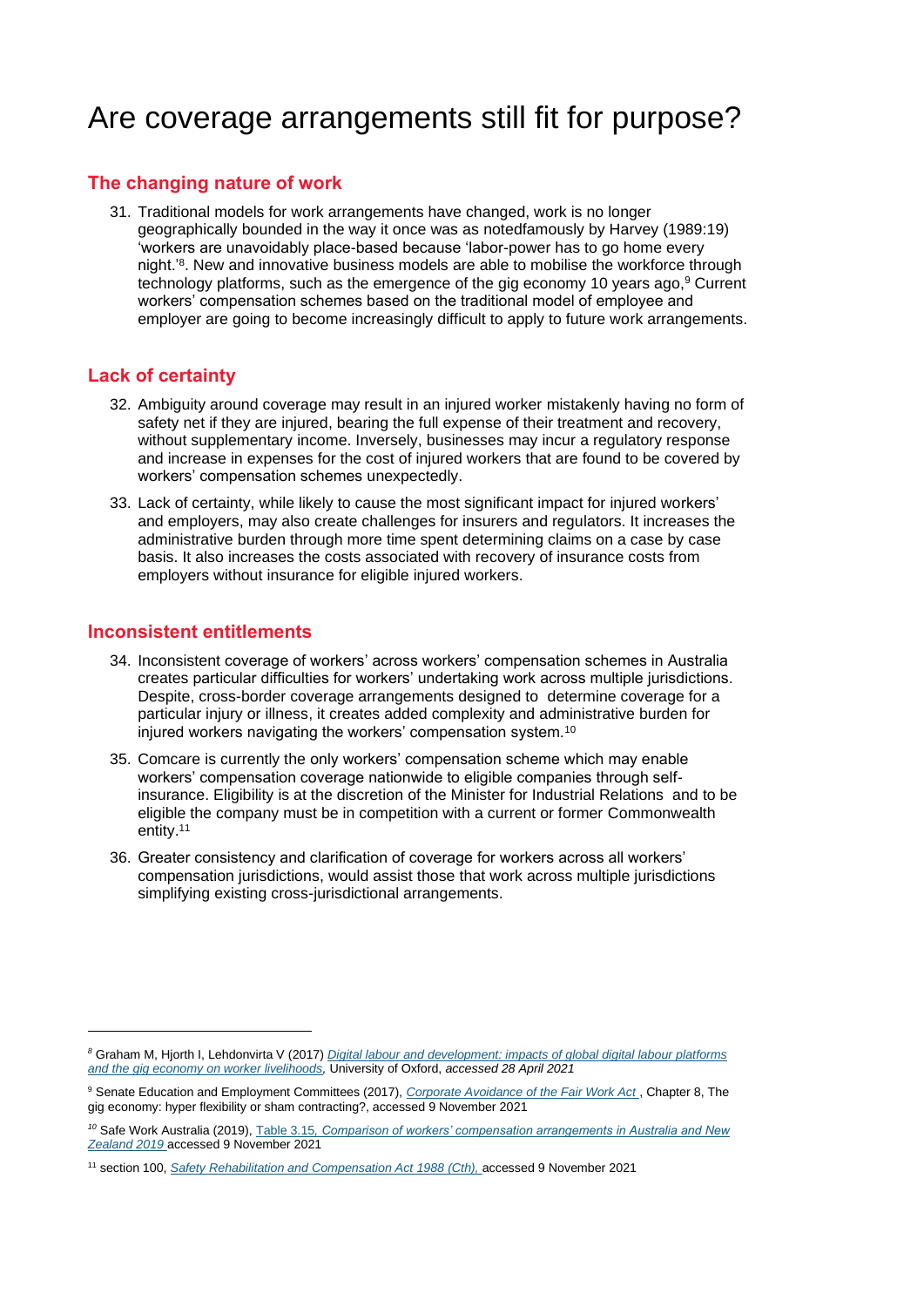### **Case Study 1 – The Gig Economy**

- 37. One significant disrupter of the modern workforce is the gig economy. The *gig economy* commonly refers to a digital platform that connects individuals or businesses to undertake a short-term service or provide a product to the consumer. The mobile application or web-based application is developed and managed by an organisation, generally referred to as the platform.
- 38. It is estimated that there are over 100 platforms operating within Australia that include ride sharing, food delivery, odd jobs, one-off domestic tasks, care services, professional services like web design, graphic design, coding, photography, translation and clerical or administrative work.<sup>12</sup>
- 39. Uber (private transport), Deliveroo (meal delivery) and Airtasker (task- based services) are examples of prominent and widely utilised digital platforms in Australia. It is estimated that there may be as many as 250,000 gig economy workers with consumer spending in the gig economy increasing by 40% since May 2020 with meal delivery services being 70% higher than pre COVID-19 lockdown levels in June 2020.<sup>13</sup>
- 40. Workers in the gig economy are predominantly young workers, students and migrants.<sup>14</sup> Work within the gig economy offers flexibility and convenience allowing for work to be balanced with personal commitments such as study, family responsibilities or hobbies. There are a wide variety of services which are undertaken as part of the gig economy such as ride sharing, delivery services and personal services which may include professional services like graphic design and web development.
- 41. There is a diverse range of reasons that workers choose to work in the gig economy, such as to supplement main sources of income, a form of short term employment inbetween jobs or careers, transition into retirement or as a primary occupation.<sup>15</sup> As noted by Uber, independent platform work offers two key things that are unique compared to more traditional forms of work – 'low barriers to earning income, and flexibility to fit work around one's own schedule.'<sup>16</sup>
- 42. It is not currently possible to quantify the size and scope of the gig economy which presents challenges for workers' compensation schemes in identifying potential impact of changes to existing coverage arrangements. Further data and research is required to accurately quantify the size of the gig economy workforce.
- 43. Safe Work Australia is working with the ABS to enhance the use of the Work-Related Injuries Survey to identify injuries to workers engaged in the gig economy. This engagement is focussed on using existing data to identify workers rather than utilising new survey questions. Safe Work Australia also collects detailed data on work related injury fatalities and in 2019 expanded its data collection to identify gig delivery drivers who were fatally injured at work.

#### **Are gig workers covered by workers' compensation?**

44. If a gig worker is a worker or deemed worker within the meaning of a workers' compensation scheme, they will be covered by that scheme. However, it is not always clear whether this is the case given the unique engagement arrangements that apply in the gig economy and ongoing uncertainty about the employment status of gig workers. In light of this uncertainty, coverage is usually assessed on a case by case basis.

<sup>12</sup> Victorian Government,(2020) *[Inquiry into the On-Demand Workforce report,](https://engage.vic.gov.au/inquiry-on-demand-workforce)* accessed 9 November 2021

<sup>&</sup>lt;sup>13</sup> Actuaries Institute (2020) [The Rise of the Gig Economy and its impact on the Australian Workforce,](https://www.actuaries.asn.au/public-policy-and-media/thought-leadership/green-papers/the-rise-of-the-gig-economy-and-its-impact-on-the-australian-workforce) Green Paper, accessed 9 November 2021

*<sup>14</sup>*Mayes R, McDonald P, Oliver D, Stewart A, Williams P (2019) [Digital Platform Work in Australia, Prevalence, Nature](https://eprints.qut.edu.au/203119/1/65060881.pdf)  [and Impact,](https://eprints.qut.edu.au/203119/1/65060881.pdf) University of Adelaide, University of Technology Sydney, QUT accessed 9 November 2021

*<sup>15</sup>* Fair Work Ombudsman (n.d.) *[Gig Economy](https://www.fairwork.gov.au/find-help-for/independent-contractors/gig-economy)* accessed 9 November 2021

*<sup>16</sup> Parliament of Australia (2020[\) Select Committee on Job Security,](https://www.aph.gov.au/Parliamentary_Business/Committees/Senate/Job_Security/JobSecurity)* Uber submission, accessed 9 November 2021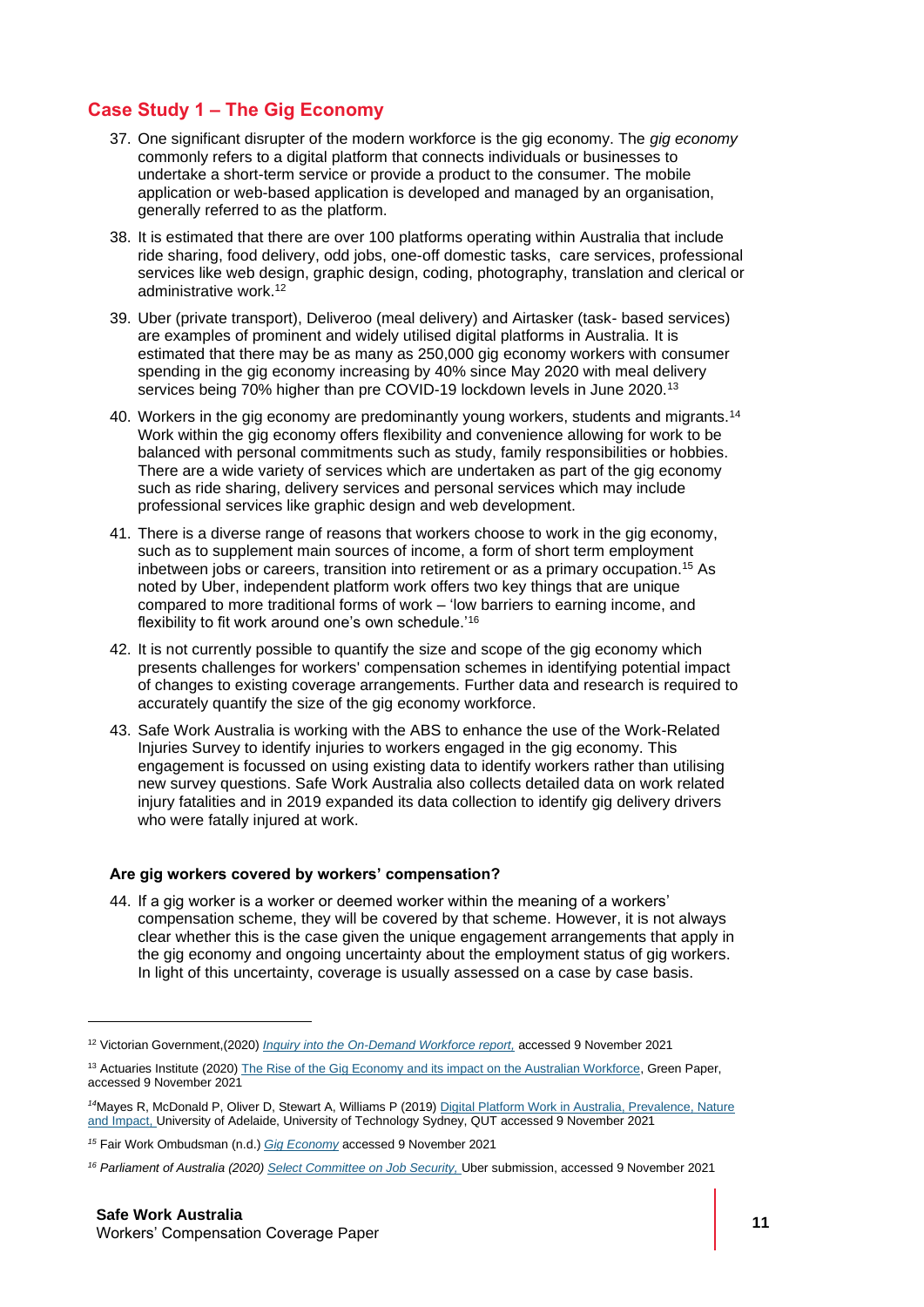- 45. To date there has been limited case law within workers' compensation jurisdictions in Australia addressing the issue of workers' compensation coverage for gig workers. However, these limited cases have highlighted that employment arrangements such as those found in the gig economy were not contemplated when workers' compensation laws were enacted, creating challenges for schemes trying to determine whether a gig worker is covered.
- 46. Similarly, recent decisions within the Fair Work Commission (FWC) acknowledge the difficulties in applying accepted legal definitions of independent contractor to gig workers and consideration of whether they should be more accurately described as employees.

### **Case study 2 – Agriculture Industry (Farming)**

- 47. The Agriculture industry includes dairy and grain farming along with the farming of sheep, cattle and fruit and viticulture, horticulture and forestry. The status of workers within the agriculture industry is somewhat unique with higher proportions of sole traders and unpaid family workers.<sup>17</sup>
- 48. Owner operators who operate as sole traders are excluded from workers' compensation coverage. Not having access to the safety net of workers' compensation reduces access to financial aid, medical assistance and rehabilitation should an injury occur whilst working on the farm. It also increases the financial burden for these workers which may disrupt production, sowing or harvest.
- 49. In 2018-2019, the agriculture industry accounted for 75% of serious claims, with 8.4 serious claims per million hours worked and 15.7 serious claims per 1,000 employees.<sup>18</sup> The high rates of injury and fatality within the agriculture industry highlight the need for adequate support for workers in the industry.

#### **Workers' compensation coverage of temporary and migrant workers**

- 50. Due to the seasonal nature of the work on many farms, in particular horticulture farms, farmers need to rely on temporary and migrant workers to perform labour intensive operations for brief periods of time, such as peak harvesting periods. The federal Government Report of the Migrant Workers' Taskforce report published in March 2019<sup>19</sup> addresses issues around exploitation of these workers and concerns over work health and safety. Migrant and temporary workers that are on visas which permit them to work in Australia, such as the 457 visa, are generally entitled to workers' compensation as they are lawfully employed.<sup>20</sup>
- 51. However, there is less clarity around coverage of migrant or temporary workers injured whilst working illegally.The Queensland Supreme Court of Appeal in *Australia Meat Holdings P/L v Kazi* <sup>21</sup> determined that a person who did not have a right to work under the *Migration Act 1958* (Cth) at the time they were injured could not satisfy the definition of 'worker' under Queensland's workers' compensation laws because they were not employed under a legal employment contract. However, some jurisdictions allow a person employed under an illegal contract at the time of the injury to be deemed to have been employed under a valid contract. There is limited case law around the interaction between the *Migration Act 1858* and Australian workers' compensation laws. This issue

*<sup>17</sup>* Barr N, Kancan R (2020) *[Trends in the Australian Agricultural Workforce –](https://www.awe.gov.au/abares/research-topics/labour/australian-agricultural-workforce-trends) What can data from the census of [population and housing tell us about changes in agricultural employment?,](https://www.awe.gov.au/abares/research-topics/labour/australian-agricultural-workforce-trends)*Department of Agriculture Water and the Environment accessed 9 November 2021

*<sup>18</sup> Safe Work Australia, 2018-2019 [Australian Workers' Compensation Statistics,](https://www.safeworkaustralia.gov.au/collection/australian-workers-compensation-statistics)*accessed 9 November 2021

*<sup>19</sup>* Attorney General's Department (2019) *[Report of the Migrant Workers' Taskforce,](https://www.ag.gov.au/industrial-relations/publications/report-migrant-workers-taskforce)* Commonwealth Government, accessed 9 November 2021

*<sup>20</sup> See [Manthe v BHP Billiton Iron Ore Pty Ltd](http://www.austlii.edu.au/cgi-bin/viewdoc/au/cases/wa/WADC/2011/160.html?context=1;query=Manthe%20v%20BHP%20Billiton%20Iron%20Ore%20Pty%20Ltd%20;mask_path=) [*2011] WADC 160*; [Singh v Taj \(Sydney\) Pty Limited](http://www.austlii.edu.au/cgi-bin/viewdoc/au/cases/nsw/NSWCA/2006/330.html?context=1;query=Singh%20v%20Taj%20(Sydney)%20Pty%20Limited%20;mask_path=) [*2006] NSWCA 330

<sup>21</sup> [\[2004\] QCA 147](http://www.austlii.edu.au/cgi-bin/viewdoc/au/cases/qld/QCA/2004/147.html?context=1;query=Australia%20Meat%20Holdings%20P/L%20v%20Kazi%20;mask_path=)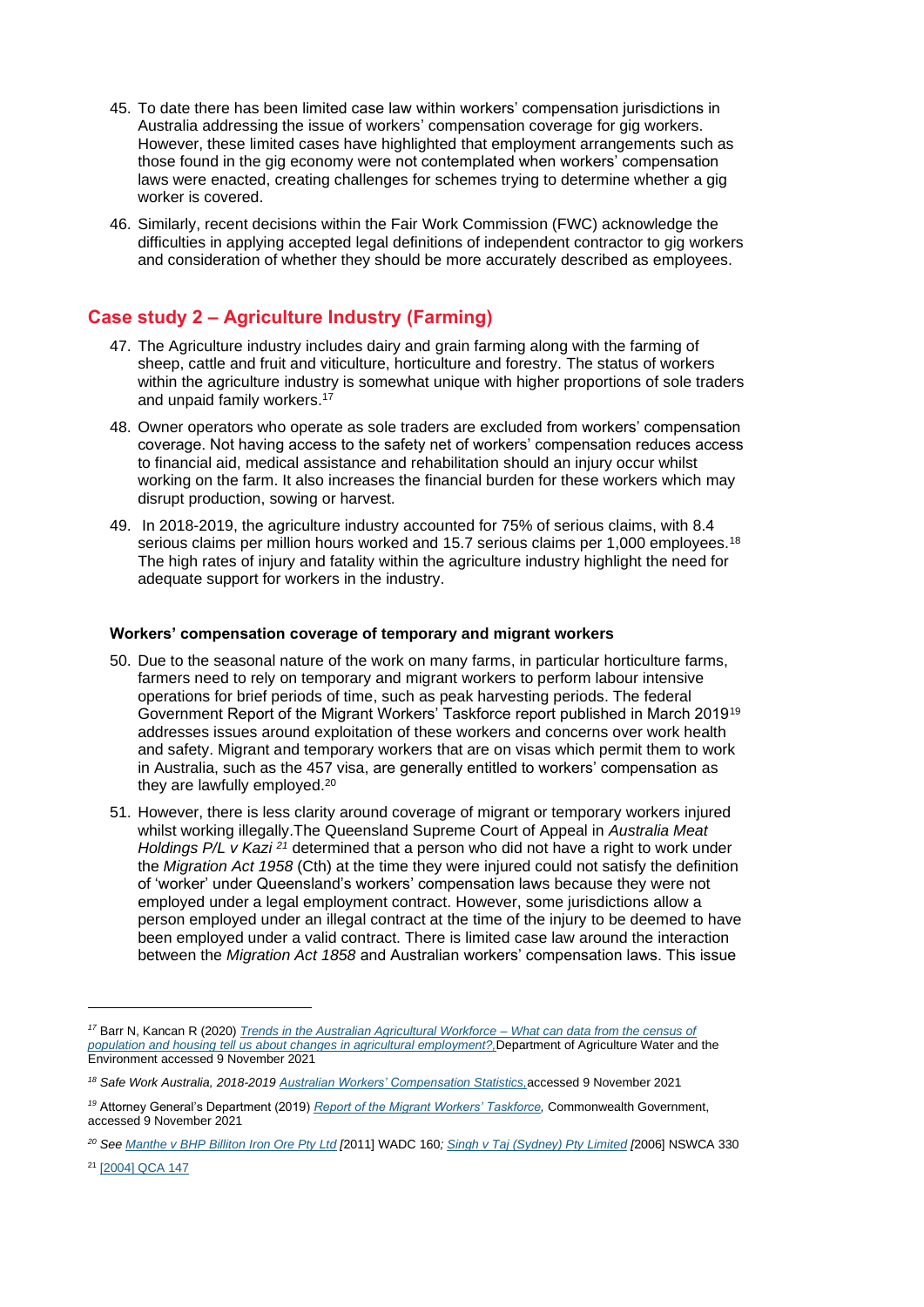is complex and beyond the scope of this paper, however the example highlights inconsistency in workers' compensation coverage for these workers.

52. The temporary closure of Australian borders, to overseas or interstate workers as a result of COVID-19 has created a labour shortage for many farmers, this may increase reliance of neighbours and family members to assist farmers manage work requirements.<sup>22</sup> The children of farming families or neighbours often contribute to farming in an unpaid capacity and are therefore may not be formally on the payroll, preventing adequate workers' compensation coverage for this part of the agriculture workforce.<sup>23</sup>

#### **Options for coverage**

- 53. Many farms in Australia are also owned via companies and trusts which enable families working on farms to be covered as employees of the corporate entity either as a director or engaged directly as an employee. $24$  This enables farmers to be covered for workers' compensation if an injury occurs, however to reduce overall cost of premiums, some farmers may underestimate actual wages which can result in lower than adequate income replacement for the injured worker. Workers' compensation premium rates are higher in the agriculture industry due to the high rates of injury and fatality. In 2018-19 the Agriculture, forestry and fishing industry recorded the highest average premium rate at 3.52% of payroll.<sup>25</sup> The high premium rates for this cohort of workers may be adversely impacting the coverage of workers, preventing adequate workers' compensation coverage.
- <span id="page-12-0"></span>54. The continual high rates of injury and fatality within the Agriculture industry emphasise the importance of considering workers' compensation coverage options further to accommodate this unique and important part of the Australian workforce.

*<sup>22</sup> See -* Department of Agriculture, Water and the Environment (2021) *[Agricultural overview: September quarter 2021,](https://www.awe.gov.au/abares/research-topics/agricultural-outlook/agriculture-overview)*  The Guardian (2021) *[Australia's farmers set for record \\$70bn year –](https://www.theguardian.com/australia-news/2021/sep/15/australias-farmers-set-for-record-70bn-year-but-labour-shortages-and-covid-rules-threaten-harvest) but labour shortages and Covid rules threaten [harvest,,](https://www.theguardian.com/australia-news/2021/sep/15/australias-farmers-set-for-record-70bn-year-but-labour-shortages-and-covid-rules-threaten-harvest) accessed 9 November 2021*

*<sup>23</sup>* Goldacre L, Guthrie R, Westaway J (2007) *[Workers' Compensation and Occupational Health and Safety in the](http://www.austlii.edu.au/au/journals/LegIssBus/2007/3.pdf)  [Australian Agriculture Industry,](http://www.austlii.edu.au/au/journals/LegIssBus/2007/3.pdf)* School of Business Law Curtin University of Technology*,* CSIRO & Data 61 (2019) *[The](https://www.qff.org.au/blog/future-australias-agricultural-workforce-report/)  [Future of Australia's Agriculture Workforce,](https://www.qff.org.au/blog/future-australias-agricultural-workforce-report/)* Queensland Farmers Federation, accessed 9 November 2021

*<sup>24</sup>* Goldacre L, Guthrie R, Westaway J (2007) *[Workers' Compensation and Occupational Health and Safety in the](http://www.austlii.edu.au/au/journals/LegIssBus/2007/3.pdf)  [Australian Agriculture Industry,](http://www.austlii.edu.au/au/journals/LegIssBus/2007/3.pdf)* School of Business Law Curtin University of Technology

*<sup>25</sup>* Safe Work Australia, (2021) *[Comparative Performance Monitoring Report,](https://www.safeworkaustralia.gov.au/collection/comparative-performance-monitoring-reports)* Part 3 – Premiums, Entitlements and [Scheme Performance, 22](https://www.safeworkaustralia.gov.au/collection/comparative-performance-monitoring-reports)nd Edition, accessed 9 November 2021